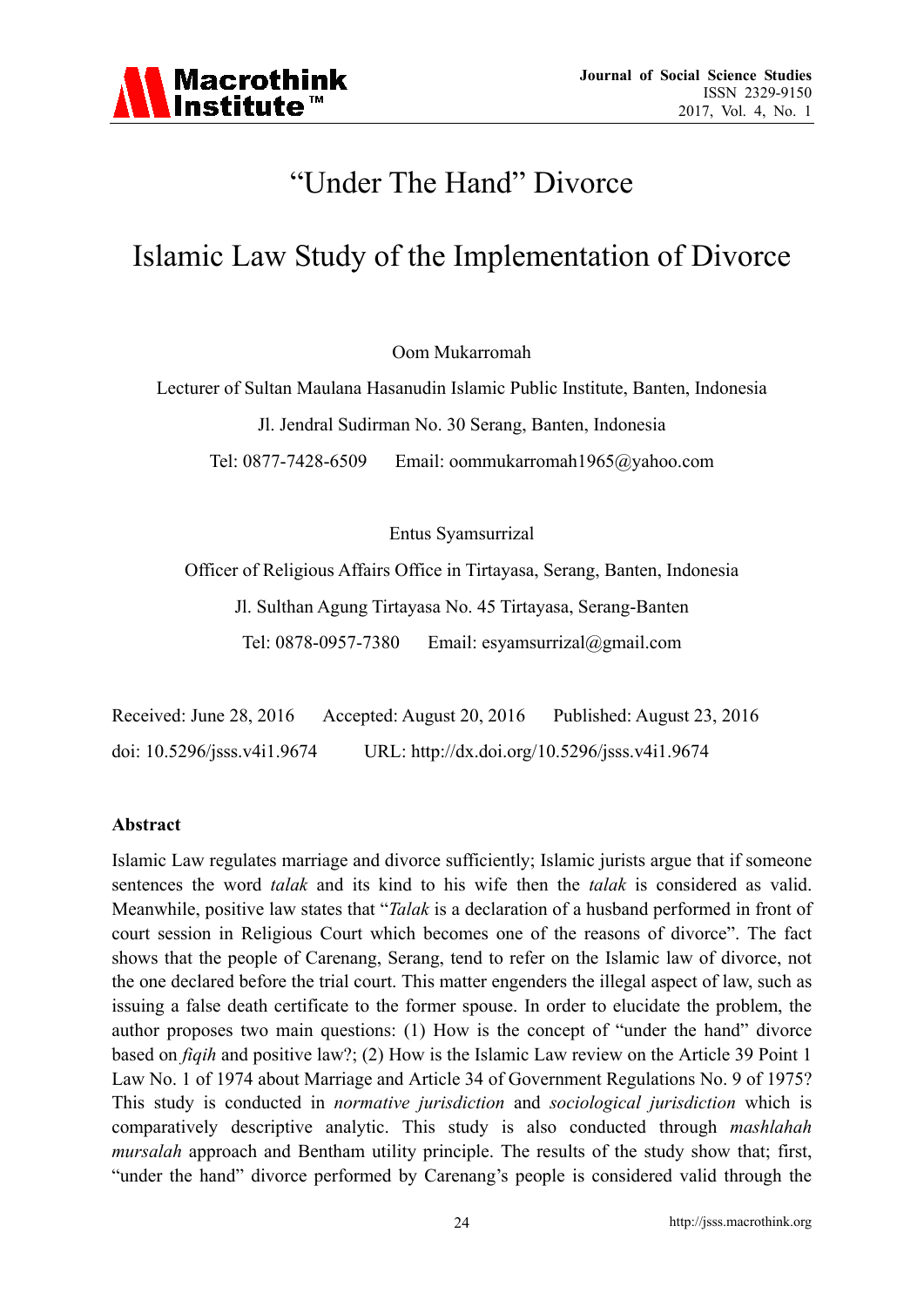

eye of Islamic Law, while it is invalid based on Positive Law due to the absence of the pledge before the trial court. Second, the behavior of "under the hand" divorce in Carenang has become a social fact and is included in *Al-Maslahah al-Daruriyah* category. The enactment of divorce law regulated by Article 39 Point 1 Law No. 1 of 1974 about Marriage and Article 34 of Government Regulations No. 9 of 1975 is covered in the *Al-Maslahah al-Hajiyah*  category.

**Keywords:** Divorce, Under the hand, Islamic law, Marriage law

#### **1. Introduction**

#### *1.1 Introduction of the Problem*

The validity of the next household (next marriage) relies on the validity of the previous divorce. A following marriage becomes *haram* (restricted) for a woman (former wife) when the previous divorce act is invalid, because it means that the woman performs *poliandri* (has more than one husband in the same time). Meanwhile, for the husband, an invalid divorce is considered as *poligami* without the permission of the first wife; or if the fourth wife is divorced, it means that the next marriage is considered as the fifth wife. A problem arises because there are two regulations of divorce law developed in the society, *fiqih* and the existing law.

The Islamic jurists (*fuqaha*) argue that if someone states the word *talak* to his wife then the *talak* is considered as valid. Due to the consideration of having declared a marital break, it is restricted for them to have intercourse before having reconciliation or other law regulations that enable them to return as husband and wife (Note 1).

Meanwhile, in Act No. 1 of 1974 on Marriage (Act No.1/1974) and Government Regulation No. 9 1975 (GR. No. 9/1975) concerning the implementation of Law No.1/1975 in a general description there is no definition of divorce, except for the definition of divorce that is stated in Article 117 of the Islamic Law Compilation (KHI) written as follows: "*Talak* (divorce) is a husband pledge before the trial courts that becomes one cause of marital break, as refer to the procedure in Article 129, 130 and 131" (Note 2). Article 129 of KHI is written as follows: "A husband who would drop divorce to his wife has to file a petition either verbally or in writing to the courts that regulate the wife's residence on the grounds and requested that the trial be held for that purpose."

In Article 130 of KHI written as follows: "Religious Court may grant or refuse the application and of the decision may be requested an appeal and cassation". While in Article 131 of KHI written: "*The Religious Court is concerned to learn the petition referred to Article 129 no later than thirty days to call the applicant and his wife to ask for an explanation of everything connected with the intention of dropping divorce*".

Article 39 paragraph (1) of Law No.1/1974 states that: "Divorce can only be done in front of the Court after the relevant court endeavored and unsuccessfully tried to reconcile the two sides" (Note 3). According to Article 14 of Government Regulation No. 9/1975, it is stated that: "A man who has held a marriage according to Islam, which is going to divorce his wife, filed a letter to the court in the place of residence, which contains a notice that he intends to divorce his wife and the reasons, and asks the Court to hold a session for that purpose" (Note 4).

The article is *lex specialist* addressed to the husband who will divorce his wife, while Article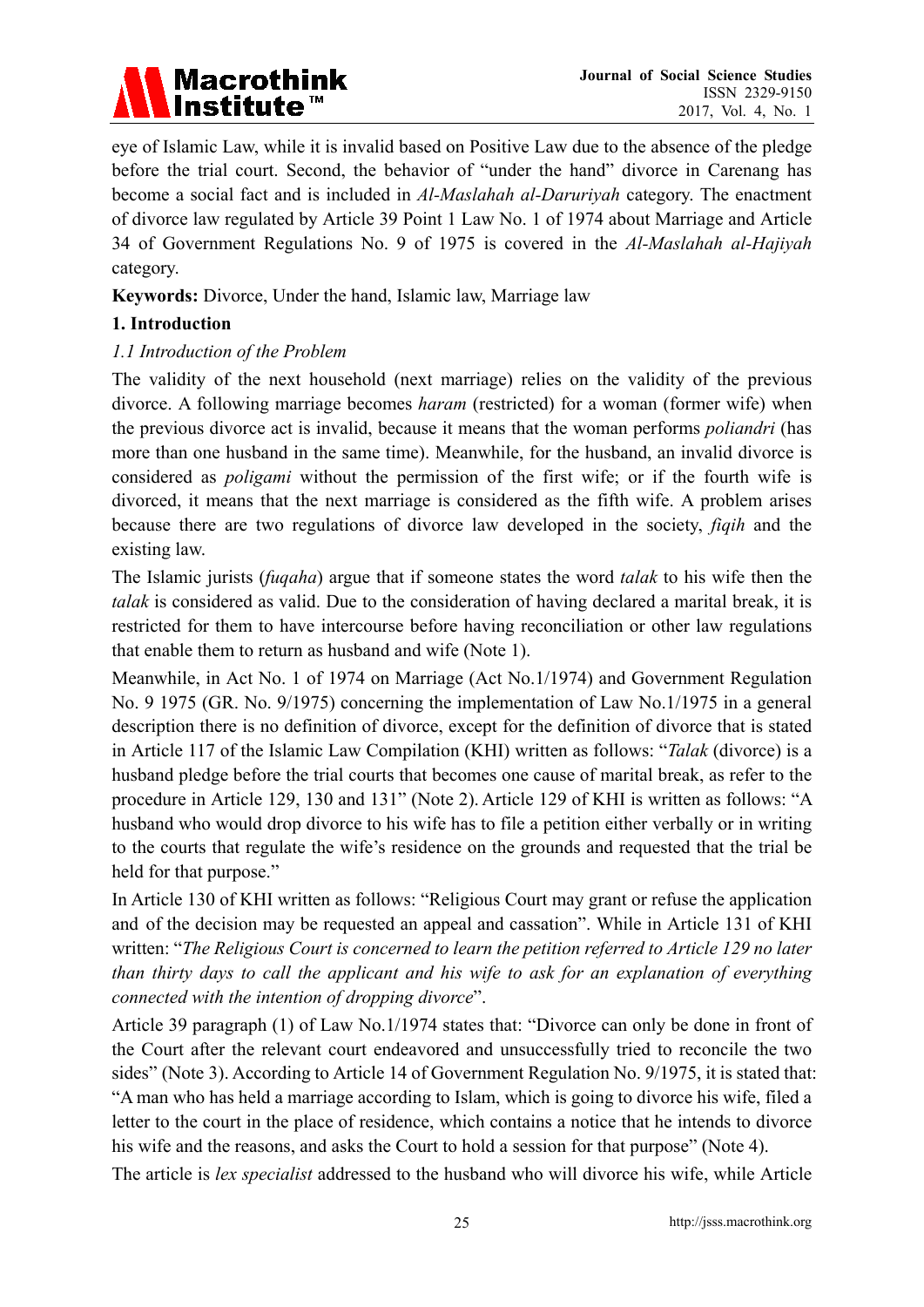## **Macrothink** <u>Institute</u>™

34 of Government Regulation No. 9/1975 is a *lex specialist* that explains to the wife who sues her husband. The Article is written as follows: Paragraph (1) *The decision regarding divorce is pronounced in an open trail*. *Paragraph (2) A divorce is considered to occur with its aftermaths as from the time it is registered in the registration list at the registration office by the Registrar Employees, except for those who are Islam, starting from the fall of the ruling Religious Courts that already have binding legal force* (Note 5).

Based on its definition of *fiqh* (jurisprudence) and positive law, the divorce has similarities and differences as follows: a)The similarity, understanding of divorce in *fiqh*, Law No. 1/1974 and in KHI ie talaq pronounced by a husband to his wife; b)The difference, in *fiqh* the divorce statement is pronounced by the husband at uncertain time and place, whereas in KHI and Law No.1/1974 after divorcing application was granted by the Court and a pronouncement must be made before the trial court.

#### *1.2 Statements of Problems*

"Under the hand" divorce is the practice of ending a marriage bond through the statement of a husband to wife outside the court. "Under the hand" divorce according *fiqh* is considered as valid. Meanwhile, positive law confirms that the definition of *talak* (divorce) itself according to Article 117 of the KHI is the pledge of the husband before the courts that became one cause of marital break. Therefore, the pledge of *talaq* which is not stated before the Court for Justice Religion was not officially accepted as a divorce.

The difference between this legal decision resulted in divorce behavior within the society, such as in Carenang district. Muslims in this district consider "under the hand" divorce lawfully accepted referring to *fiqh*. However, it is invalid according to the positive law of divorce due to its placement outside the illegitimate religion court. Latter, when one wants to have a post-divorce marriage, which requires a court decree of divorce from the court; administrative manipulation took place, such as the fake issuance of a certificate as a "widower/left-die widow".

This situation is an empirical legal problems, namely the fact that the law allegedly infringed by reference to different laws, which are equally strong. On the other side, this issue shows the effect of the positioning of positive law which develops other behaviors of the legal aspect violation, such as issuing a death certificate of the former spouse.

## *1.3 Previous Studies*

Study of"under the hand" divorce is not an unfamiliar topic in the academic world. Prior to this study, there are many theses and dissertations that explore and examine the status of the "under the hand" divorce and its aftermath. The studies are as follow:

Thesis of Mugi Lestari, Susanti, *The Analysis of Islamic Law on "Under the Hand" Divorce (Case Studies in Transmigration Regional Mukti Manungal village, Menthobi Raya District, Lamandau Regency, Central Kalimantan)* (Note 6). The research concerns on (1) how is the practice of "under the hand" divorce in Manunggal Mukti Village; (2) how is the status of "under the hand" divorce according to Islamic law and positive law in Indonesia. The study indicates that there are nine people who have conducted under the hand divorce in Manunggal Mukti Village and they also have conducted marriage in accordance with marriage rules under Islamic regulations and recorded in the Office of Religious Affairs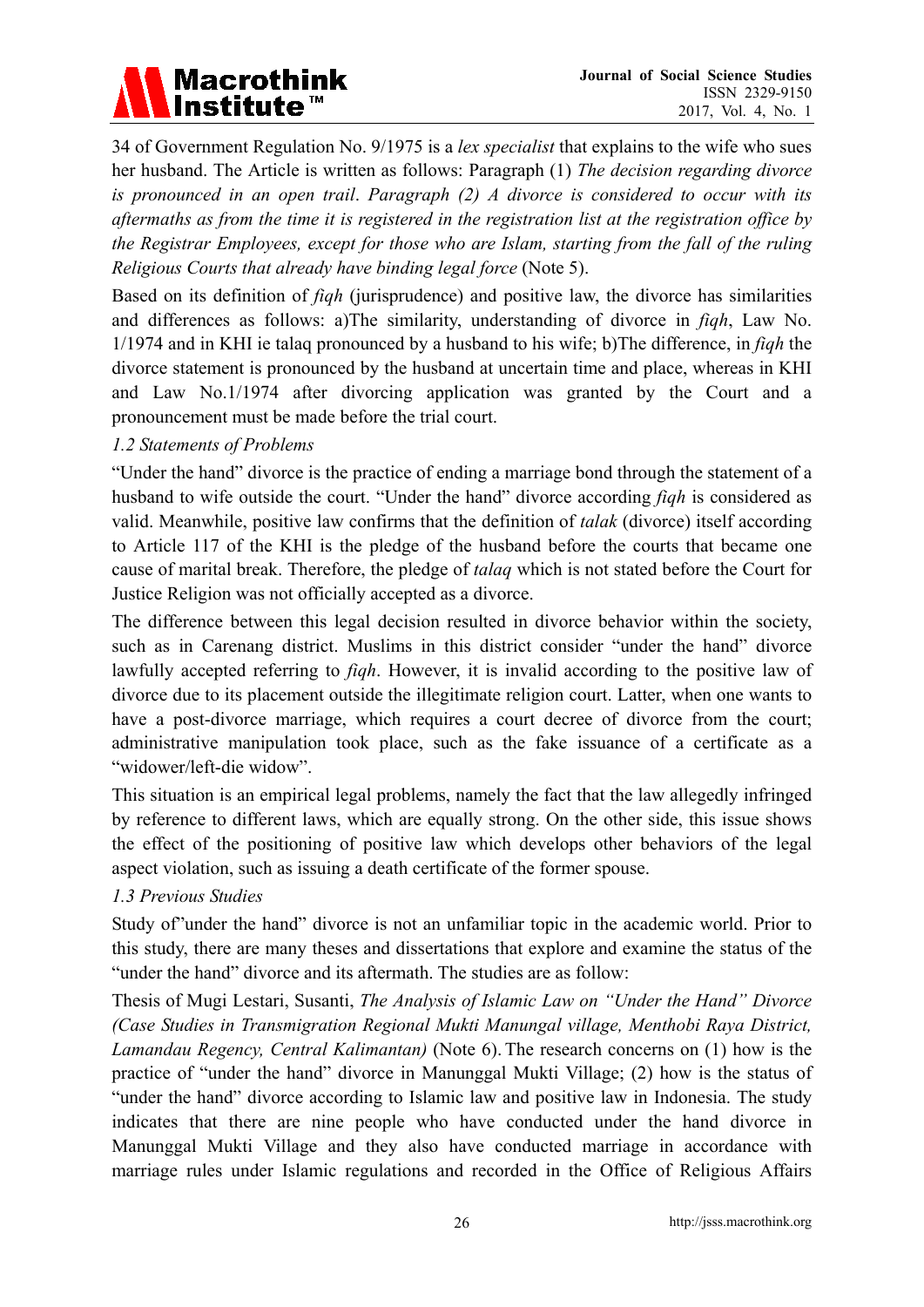

(KUA) Lamandau District, so they got Marriage Certificates.

Ginting, Fitria Handayani, *Divorce in "under the hand" marriage: A case study in the Kabanjahe District Court* (Note 7)*.* This study was conducted largely under the fact that divorce cases are based on those who perform under the hand marriages (without listed intraditional and religious way). This research is a case study, in which makes the study becomes juridical normative. These results indicate that (1) habits, customs, and legal values within the society, the status and interests of the born children, as well as a certificate of marriage from a local village chief is based on the consideration of judge in authorizing traditionally conducted marriage. (2) Marriage in Religion has complied with Article 2 paragraph (1) of Law No. 1 of 1974 and the registration of marriages is administrative. (3) The determination letter of the validity of the marriage by the judge serves to obtain the Marriage Certificate.

Rokhmadi, *"Under the hand" Divorce in the Perspective of Islamic Law and Positive Law in Indonesia: A Comparative Analysis (Case Study in Jantho Religious Courts Jurisdiction)*, Faculty of Law, USU, 2008. *Talak* divorce is a legal act in the form of marital breakfrom a husband against his wife. In Article 39 paragraph (1) Law No. 1 of 1974 and Article 65Law No. 7 of 1989 it is stated that "Divorce can only be done in front of the trial court after the relevant court tried and unsuccessful in reconciled the two parties (husband and wife). The results of the research confirms that the imposition of *talak* has to be conducted in front of the Religious Courts does not discord with the basic principles of Islamic law. Instead, it brings the realization of the purpose of the law, which is the benefit. In the other hand,"under the hand" *talak* will be more open to the form of the non-compliance of rule of *talak* law. On that basis, *talak* is obligatory in Religious Court; while the under the hand *talak* (if it is not restrictied), at least can be categorized as *makruh* (can be done under several conditions).

The three studies of "under the hand" divorce in general are trying to find the similarities between *fiqh* and positive law, both considered to be not problematic. Yet the facts on the ground show that there are "lawlessness" of the perpetrators of "under the hand" divorce when they are about to conduct second marriage.

#### *1.4 Hypothesis and Correspondences of Research Design*

This study puts the "under the hand divorce" into two legal approaches, namely the Islamic Law and Positive Law. Islamic law in this study refers to the law of Islam as understood by the law user—not in the discourse of contemporary *fiqh*. Legal subjects who continue to believe the validity of divorce out of the court have to face formal legal problems when they want to post-divorce marriage. Thus, they conduct some administrative violations, which in this study it can be concluded that the implementation of positive law generates *mudlarat* (sin) and contrary to the principle of legal utilities. Therefore, the framework of the study is described in the following charts: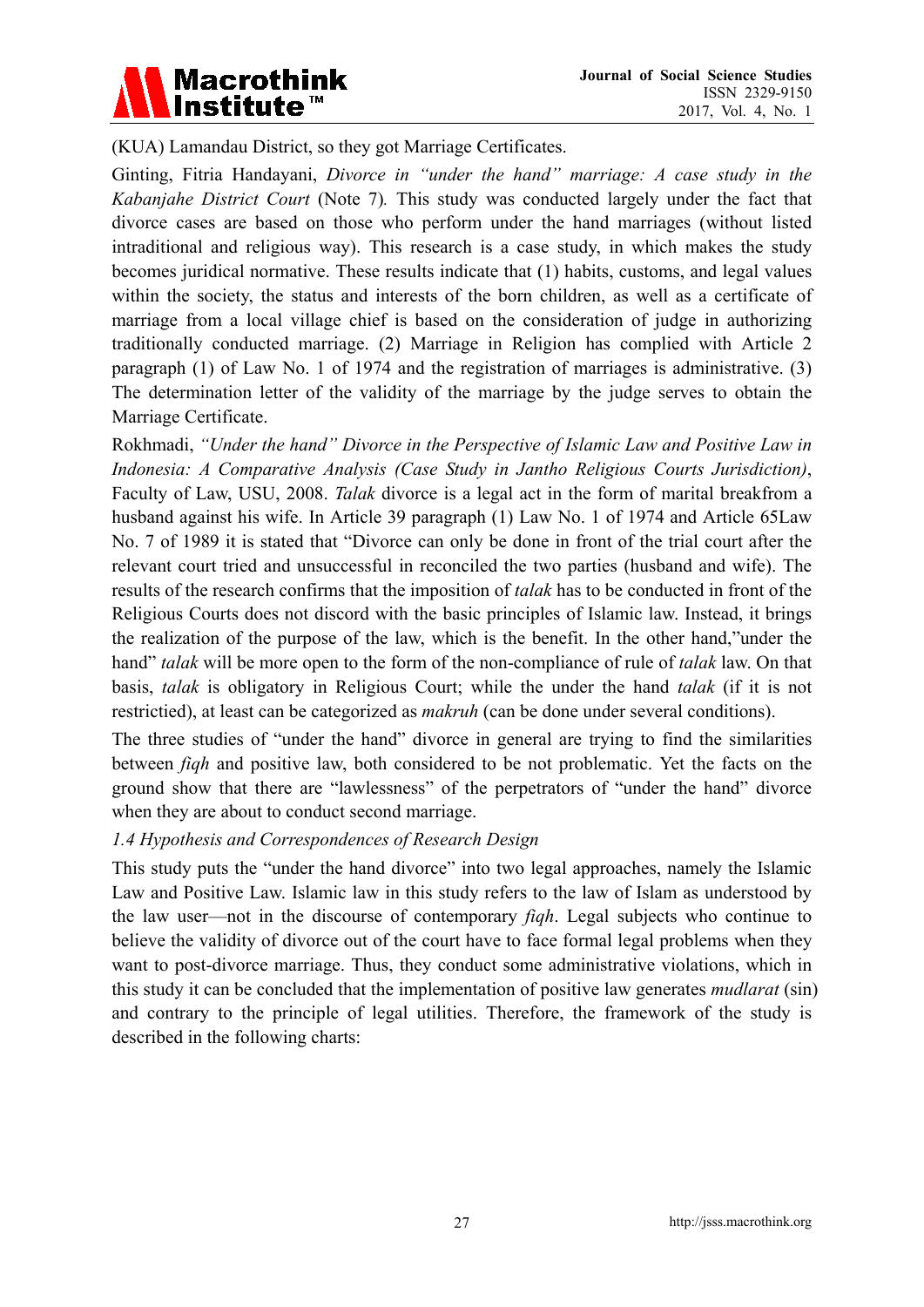



## **2. Methods**

#### *2.1 Subsections Identification*

Research method used in the study is descriptive analysis, which describes the existing laws and regulations thoroughly and systematically. Then, the study solves the problem that arises. The specification of the study used is a literature study and field research.

The data were analyzed qualitatively normative, in which the analysis used without using numbers and statistics and mathematical formulas means to be presented in narrative form. The results of the analysis will be presented descriptively in order to illustrate clearly the position of the "under the hand divorce" in terms of Islamic Law and in accordance to the existing legal law provisions in Indonesia.

## *2.2 Participant (Subject) Characteristics*

The practice of divorce is happening in the community, for various reasons, not all done before the religious court. There are still many people who believe that the practice of divorce is carried out outside the trial religion under Islamic law (fiqh) is sufficient and valid. Divorce outside the court is called "divorce under the hand".

No matter if the divorce is done in front of the religious court, because the divorce could be recognized legitimated by Islamic law (fiqh) and Positive Law. But this divorce becomes a problem because it is done outside the court religion of "divorce under the hand", because it is not recognized under the law legitimated positive.

#### *2.3 Sampling Procedures*

People to be a resource in this study was seven cleric or religious leaders who live in the village Carenang, Carenang District of Serang Regency of Banten Province. The seven people initials: KH. Sm, KH. W, KH. U, S Ustadz Ustadz B, Ustadz Z, and Ustadz M.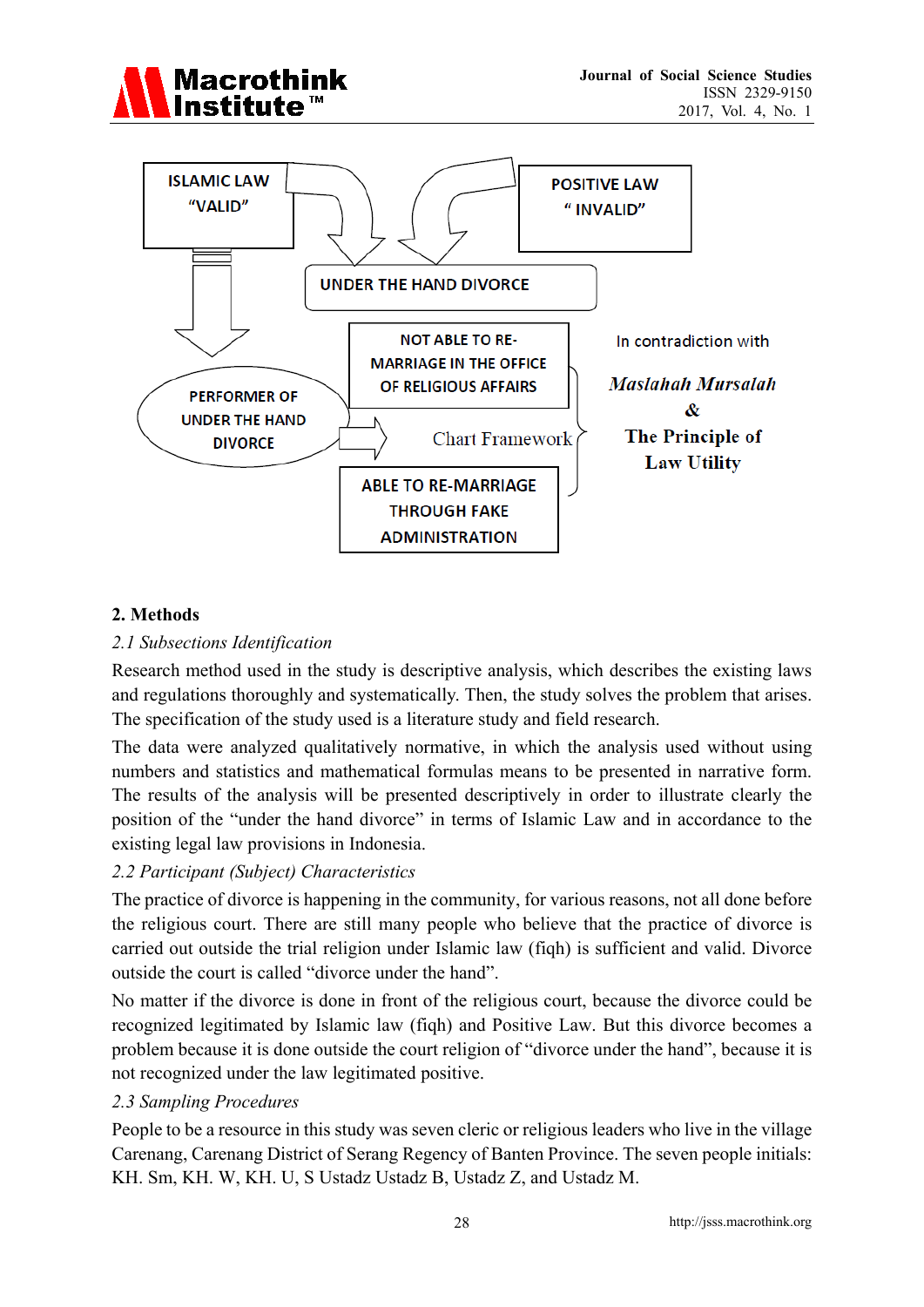

## **3. Result**

#### *3.1 Recruitment*

3.1.1 Normative Juridical Analysis of Under the Hand Divorce in Carenang District

The normative juridical analysis sees the law in its form as rules that determine "what is allowed" and "what is not allowed". The analysis of this study has *prescriptive* nature, to determine the right and the wrong. This study tends to represent the *law in books*. Its world is *das sollen, what it should be*. This *normative law* study is emphasized on the norms which are currently applicable at that time or the norms stated in the legislation. The method used for the study is *juridical-normative* method. The study of this normative law research is basically reviewing the law within the literature.

Normative legal study can be used to analyze this "under the hand divorce", especially when the analysis is performed to the positive law. As stated by Hans Kelsen, the normative approach looks at the positive law as the only law. The divorce process considered as valid only if it is enacted before a court. Normative approach attempts to find the truth through deductive way into The Criterion of Coherence Truth. Deductive means "Law assesses inductive reality" (Note 8).

Therefore, the normative assessment of the divorce law can be seen through the following matters, namely the inventory of positive law, the principle of legal research, discovery of the concrete law, the systematic of law, the synchronization and harmonization of law, comparative law, and law history. Last, this study is intended to compare Islamic law, KHI law, and the positive law.

District residents Carenang totaled 38 369 people, consisting of Men 18 858 and Women 19 511 souls souls who live in the eight (8) existing village.

| No.           | <b>VILLAGE</b> | <b>TOTAL POPULATION</b> |              | <b>AMOUNT</b> |
|---------------|----------------|-------------------------|--------------|---------------|
|               |                | <b>MAN</b>              | <b>WOMEN</b> |               |
| 1.            | Carenang       | 1.560                   | 1.632        | 3.192         |
| 2.            | Pamanuk        | 1.919                   | 2.021        | 3.940         |
| 3.            | Mekarsari      | 2.316                   | 2.305        | 4.621         |
| 4.            | Panenjoan      | 2.100                   | 2.165        | 4.265         |
| 5.            | Mandaya        | 2.329                   | 2.413        | 4.742         |
| 6.            | Teras          | 3.098                   | 3.255        | 6.353         |
| 7.            | Walikukun      | 2.306                   | 2.337        | 4.643         |
| 8.            | Ragas Masigit  | 3.230                   | 3.383        | 6.613         |
| <b>AMOUNT</b> |                | 18.858                  | 19.511       | 38.369        |

Table 1. District resident population carenang by village

Data Source: Data Population District of 2014.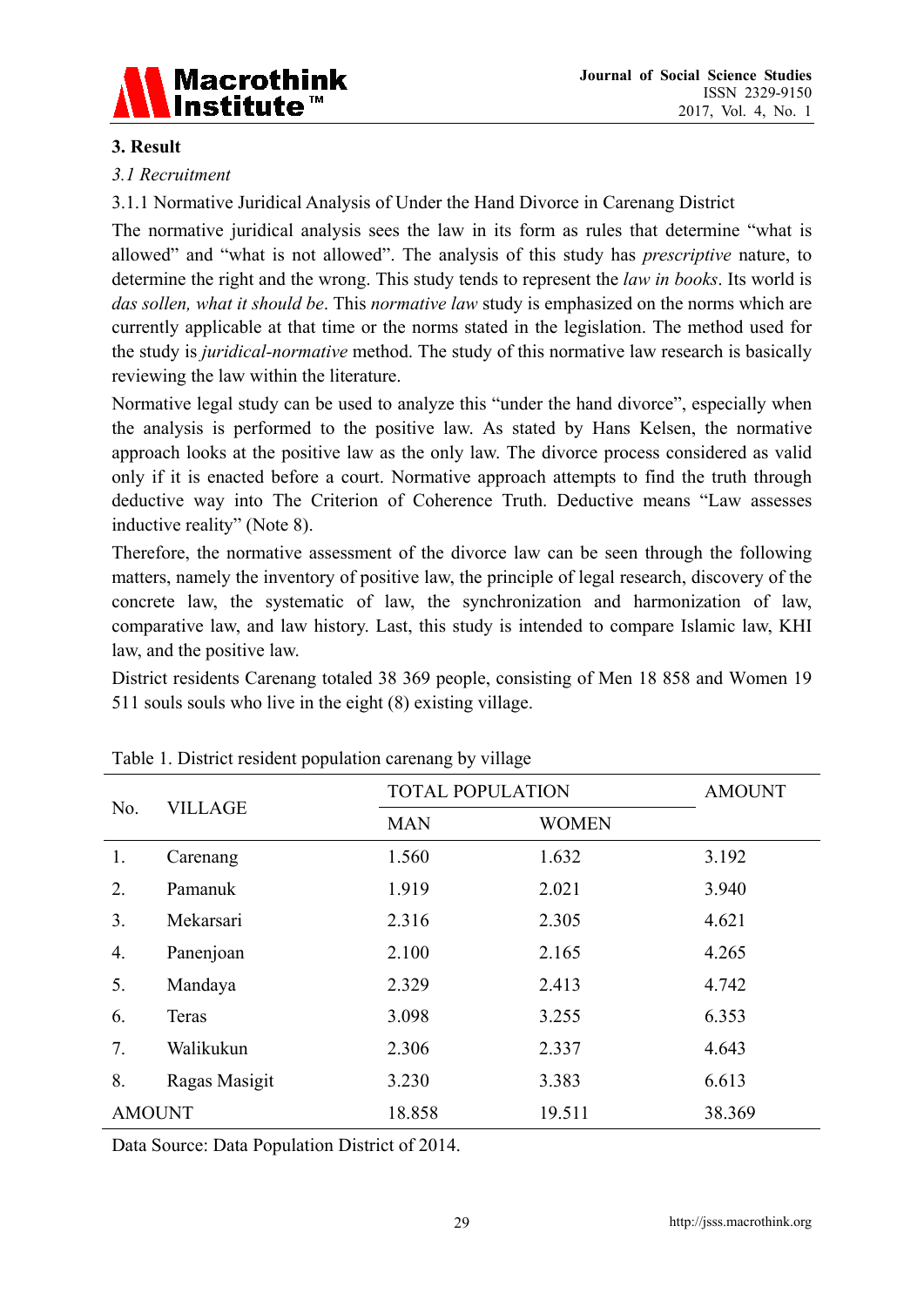

| N <sub>0</sub> | <b>VILLAGE</b>           | <b>HEAD OF FAMILIES</b> | <b>Information</b> |
|----------------|--------------------------|-------------------------|--------------------|
|                | <b>Carenang District</b> |                         |                    |
| 1              | Carenang                 | 893                     |                    |
| $\overline{2}$ | Pamanuk                  | 1.077                   |                    |
| 3              | Mekarsari                | 1.429                   |                    |
| 4              | Panenjoan                | 1.154                   |                    |
| 5              | Mandaya                  | 1.297                   |                    |
| 6              | Teras                    | 1.811                   |                    |
| 7              | Walikukun                | 1.365                   |                    |
| 8              | Ragas Masigit            | 1.868                   |                    |
|                | <b>Total</b>             | 10.894                  |                    |

Table 2. Head of families in district carenang Year 2014

District residents Carenang composition according to the religion one hundred percent (100%) are Muslims. Religious education obtained Carenang society through study groups that held almost anywhere. According to the Head of Public Welfare Carenang District of recita is held in the District of Carenang there was held at the ward level village in mosque committees, mosque or the mosque. There is also a district level study conducted once a month in rotation at mosques village in the Sub District of Carenang (Note 9).

To express condition Carenang sociological communities will be presented based on the comparison and analysis of data from Serang District. Subdistrict Carenang based on data obtained from Serang District is a district that is quite poor, had 31% of poor families, such as in Table 3.

| N <sub>O</sub> | <b>Sub-District</b> | <b>Amount Head of Families</b> |                |               |
|----------------|---------------------|--------------------------------|----------------|---------------|
|                |                     | <b>HF</b>                      | <b>HF</b> Poor | $\frac{0}{0}$ |
|                | <b>Binuang</b>      | 7.227                          | 4.276          | 59,17%        |
| $\overline{2}$ | Tanara              | 9.212                          | 3.894          | 42,27         |
| 3              | Tirtayasa           | 10.667                         | 4.306          | 40,37         |
| $\overline{4}$ | Cinangka            | 14.781                         | 5.950          | 40,25         |
| 5              | Pontang             | 13.580                         | 4.846          | 35,68         |
| 6              | Carenang            | 11.298                         | 3.567          | 31,57         |

Table 3. Sub-district in the percentage of poor households

Source: BPS Regency Serang, 2010.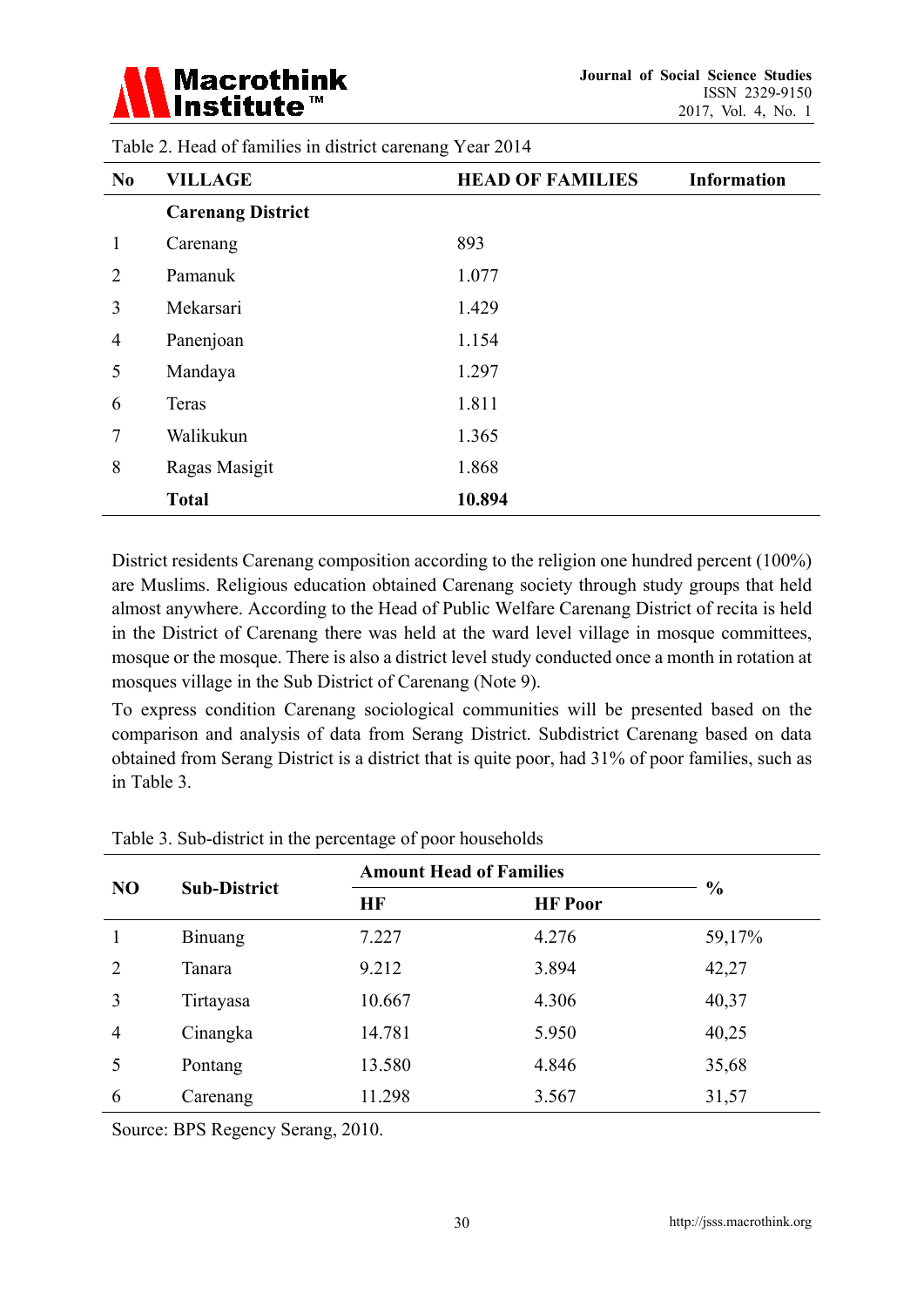## **Macrothink** Institute<sup>™</sup>

Other data show that the District Carenang is a district that has a poverty rate that is high enough. Of the 10 (ten) villages under Carenang districts, there are five (5) villages are categorized as poor. This figure is equal to the poverty rate Serang District so do generalize what happens in Serang District sociologically as also occurred in the District Carenang.

## 3.1.2 Juridical Analysis Hands Down Divorce in Islamic Law

Divorce in this thesis is limited as the "pronounce of the word *talak* or divorce or from a husband to his wife". There are two main issues in the divorce law, namely (1) *sighat talak*, and (2) pledge of*talak*, consciously or unconsciously. For that reason, the issues will be discussed one by one.

a. *Sighat talak.*

A divorce is *sighat talak*, "divorce statement". For that reason, the Islamic *Fiqh* provides elaboration regarding *sighat* that is able to break marriage bond. By pronouncing the word *talaq* or words with similar meaning means declaring a divorce. This is relevant with the meaning of the word *talak* which means release or pull out (Note 10) or literally means freeing an animal. It is used in *shari'ah* to show a legitimate way to terminate a marriage. According to Muhammad Ismail al-Kahlani, *Talak* is "untie a bond, which is derived from the word *ithlaq*, which meansto release, pull out" (Note 11).

Meanwhile, according to Wahbah Zuhaily, *Talak* is "untie or release" (Note 12). On the other hand, Sayyid Sabiq explained that *talak* can be understood as follows: "*Talak* in the terms of *syarah* means to break the bonds of marriage or dissolution of the marriage relationship" (Note 13). It means that the bondof marriage is going to break and the marital relationship will be end in the household if the husband states a divorce statement to his wife.

## b. Pledge of *Talak*

The pledge of *talak* has to be conducted consciously with clear intention and strong consideration. Al-Qardawi asserts that lots of *fiqh* theologians expand divorce even in the state of drunk, angry, or even forced. Whereas *hadits* state that *talak* in an unstable emotional condition is not considered as valid and Ibnu Abbas said: "*in all conscience divorce comes through a real intention*". However, all matters that is proposed by *nash* and the objective of *shari'ah* in forming a family and taking care of it means limiting the occurrence of *talak*. *Talak* will not happen unless due to the presence of certain words, in certain time, and certain intention as intended by Al-Bukhari and *salaf* theologians, and is strengthened by Ibnu Taymiyah and Ibnu Al-Qayyim (Note 14).

The main factor of divorce is "the statement of divorce which derived from a real intention." When the statement is pronounced, divorce happens. This is relevant with the principle of *al-amru bimaqashidiha* that "act happens as the intentions", when the "intended intention" is relevant with "the act/words", then the act is considered as legally valid.

On the basis of the two reviews above, it is argued that Islamic law or *fiqh* determines the legitimacy of divorce as "a statement of *talak* in a language (clear, *kinayah*, speech or letter) that is based on a husband's conscious choice". Thus, once a husband says or writes directly a pledge of *talak*, a divorce occurs despite the time and place related to the event.

3.1.3 Juridical Analysis of the Under the Hand Divorceon Positive Law

The term divorce, according to Law No. 1 1974 as a positive law regulation on divorce,is: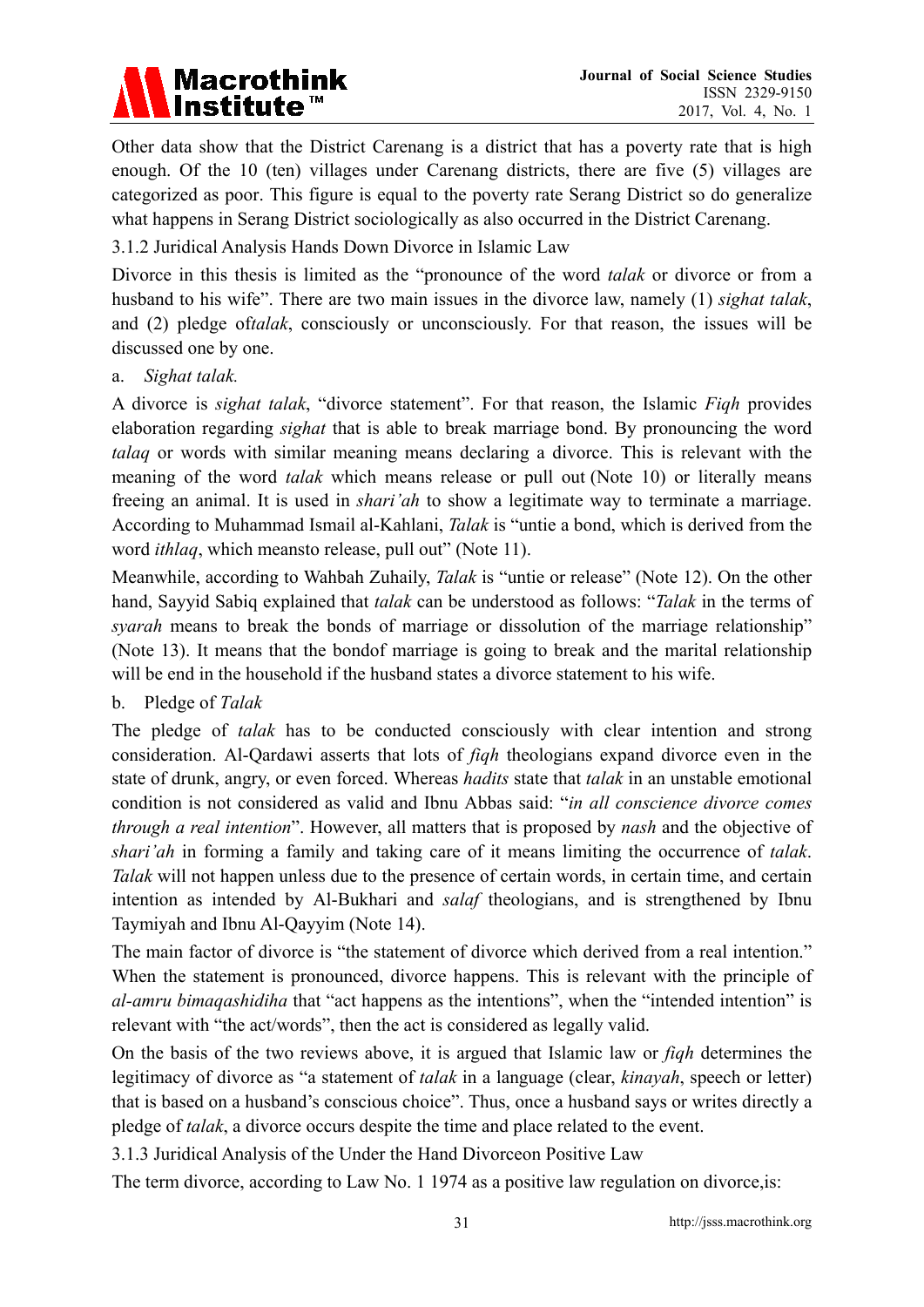

a) A law action that can be performed by a husband or wife to break up the marriage bond;

b) Law occurrence that is happened to disconnect a husband and wife relationship, the death of the related husband or wife, which is a definite and direct provision set by God the Almighty;

c) A law decision declared by a court resulted in the breakup of marriage between a husband and wife.

Thus, the term divorce legally means breaking a marriage that resulted on disconnect a relationship as a husband and wife. As defined in the *Dictionary of Indonesian* above is stop on having relationship as a husband and wife. Subekti provides an understanding of divorce as: "Removal of marriage status through the judge's decision or the demands of one of the parties in the marriage".

According to the positive law in Indonesia, "under the hand divorce" and its consequences do not get the recognition and protection of the law, and therefore it is considered as illegal because it does not conform to the rules of law.

3.1.4 Comparative Analysis between Positive Law and Islamic Law

The juridical-normative elaboration of "under the hand divorce" above shows some similarities and differences. Positive law and Islamic law are alike in deciding the "pledge of divorce" from her husband as the determinant of a divorce. The difference lies in the location where the pledge is uttered. In one side, the Islamic law stipulates that a divorce occurs whenever and wherever it is spoken, as long as the pledge is stated based on full awareness. While in the other side, positive law stipulates that divorce must be pledged before the court, a pledge of divorce outside the court will be considered as invalid.

|                                     | <b>FIQH</b>                 | <b>KHI &amp; Positive Law</b>                                                                                                                                                                                                                                                              |  |
|-------------------------------------|-----------------------------|--------------------------------------------------------------------------------------------------------------------------------------------------------------------------------------------------------------------------------------------------------------------------------------------|--|
| <b>Divorce</b><br><b>Definition</b> | conscious or unconsciously. | Divorce may occur when the pledge Divorce may happen when the pledge<br>of <i>talak</i> is uttered by the husband of <i>talak</i> is pronounced by the husband<br>before the trial court.                                                                                                  |  |
| <b>Process</b>                      | issue of divorce letter.    | In any places and at any time, Divorce is considered as valid only if it<br>without or with witnesses, as long is occurred before the trial court<br>as there is a utterance of <i>talak</i> or an through several analysis process of<br>reasons, evidences, mediation, and<br>decisions. |  |

Table 4. The comparison of law status of "under the hand divorce"

The differences of law status as seen above are managed to be tranquillized, due to the function of law as the community judicature.

3.1.5 Juridical Sociological Analysis of the Practice Divorce in Hands Down

In a life that changes very fast each day, it is strongly seen that the law (positive) cannot function effectively for managing the change and development. Inevitably, the various branches of the social sciences, especially sociology, which recently began to investigate the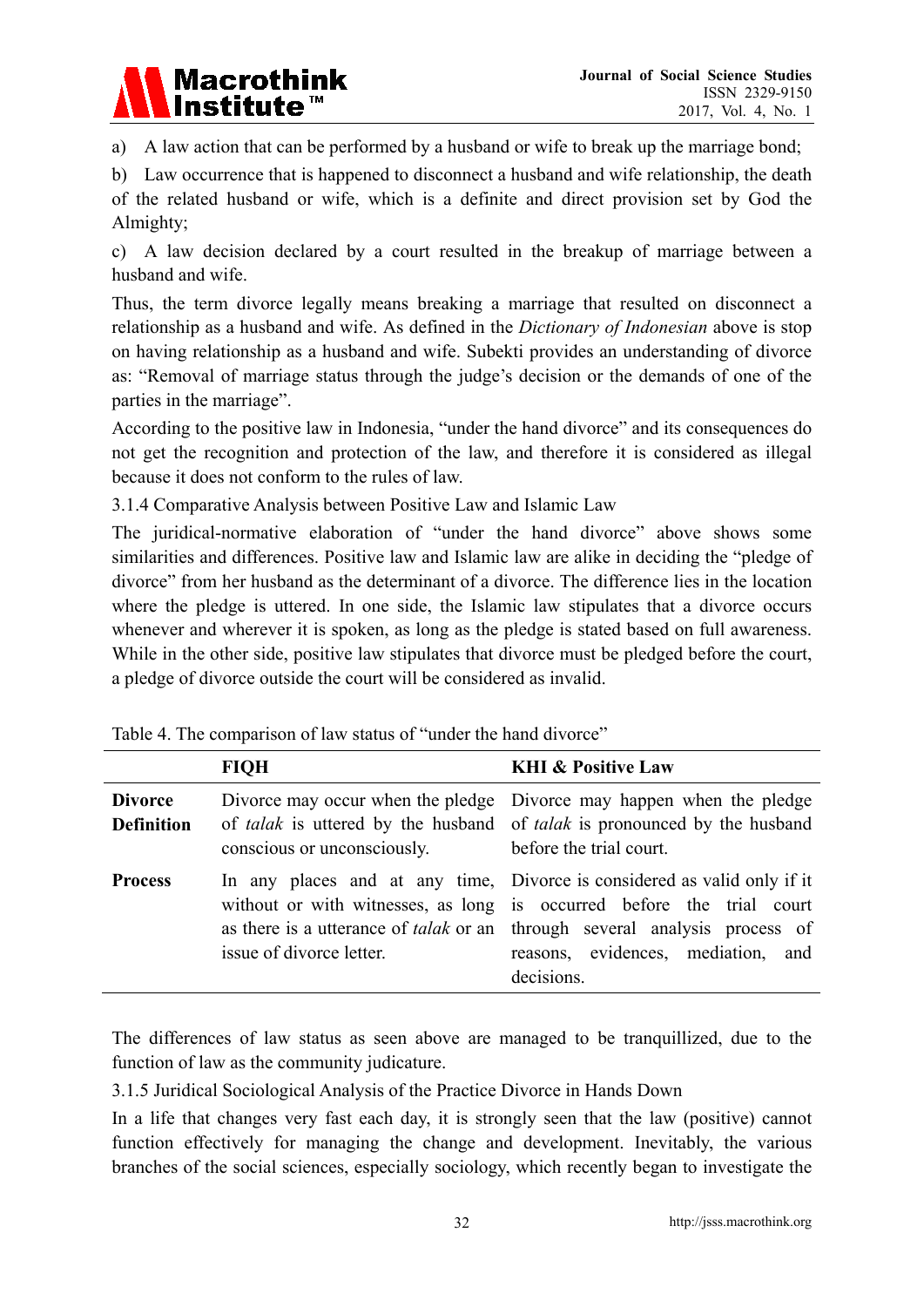## **Macrothink** <u>Institute</u>™

cause of social changes, is being *called* to solve various problems of social changes that are very relevant to law issues (Note 15). The social sciences that are begun to be viewed within the framework of *sociological jurisprudence* teaching are started to be used to renew and update the law norms. Studies of *sociology of law* with its *Nomologic-inductive* social methods are now being developed and utilized to analyze and provide answers about the problems of the effectiveness of the operation of the whole institutional structure of law.

Laws that are sociologically conceptualized can be used as a scientific research (non-doctrinal) object. Law is no longer used as a tiller in preparing a coherent mere (on the basis of deductive logic) normative system, with premises derived from the matters (either primary or secondary), or from normative sources (formal or material).

A clear feature of methods to be used in a non-doctrinal is by using the role of induction logic in order to find the general principles (*empirical uniformities*) and theories (either the miniature or the *middle range*, or the grand), through syllogism. In this induction syllogism, premises (except the conclusions), are always in the form of verified observations. Here lies the difference between the current research study model with the doctrinal model (*normative*) that is conducted by the philosopher-moralist or theorists-positives in order to find the general principles of positive law. These doctrinal studies are always deductively contradictory from the norms which its truth is formally valued and do not originate from the observation in which the material truth is always questioned and verified. Inductive syllogism is used to acquire descriptive and explanative conclusions of the existing relationship (causal or correlative) between the various variables of socio-law. This is the law of sociological thought (Note 16).

## **4. Discussion**

#### *4.1 Sociological Fact of "Under the Hand" Divorce*

Sociology views religion as a social fact that has certain "power" to encourage individuals in performing a particular action. As a social phenomenon, a social fact is different with individual symptoms. Social fact has three main characteristics: *First*, social facts are external to the individual. *Second*, social facts force individuals. An individual is forced, guided, persuaded, encouraged or influenced by various social facts in the public realm. Third, the social fact is common or widely spread in a society. Social facts are collective thus the impact on the individuals is also a result of this collectivity.

Sociologically, there are three things that can be elaborated about the behavior of "under the hand" divorce in Carenang District, namely:

1) "Under the hand" divorce behavior is a social fact. The society of Carenang district is a religious society, in which the majority receives religious instruction since childhood in boarding schools and mosques. *Ulama* or religious scholars become a source of values and they establish norms of truth and value patterns. The norms and value patterns are called as institution. From this social institution derives a good and bad view of "under the hand" divorce. At the time the religious scholars declared valid to the "under the hand" divorce, then the individual in society would feel "not guilty" when they perform "under the hand" divorce.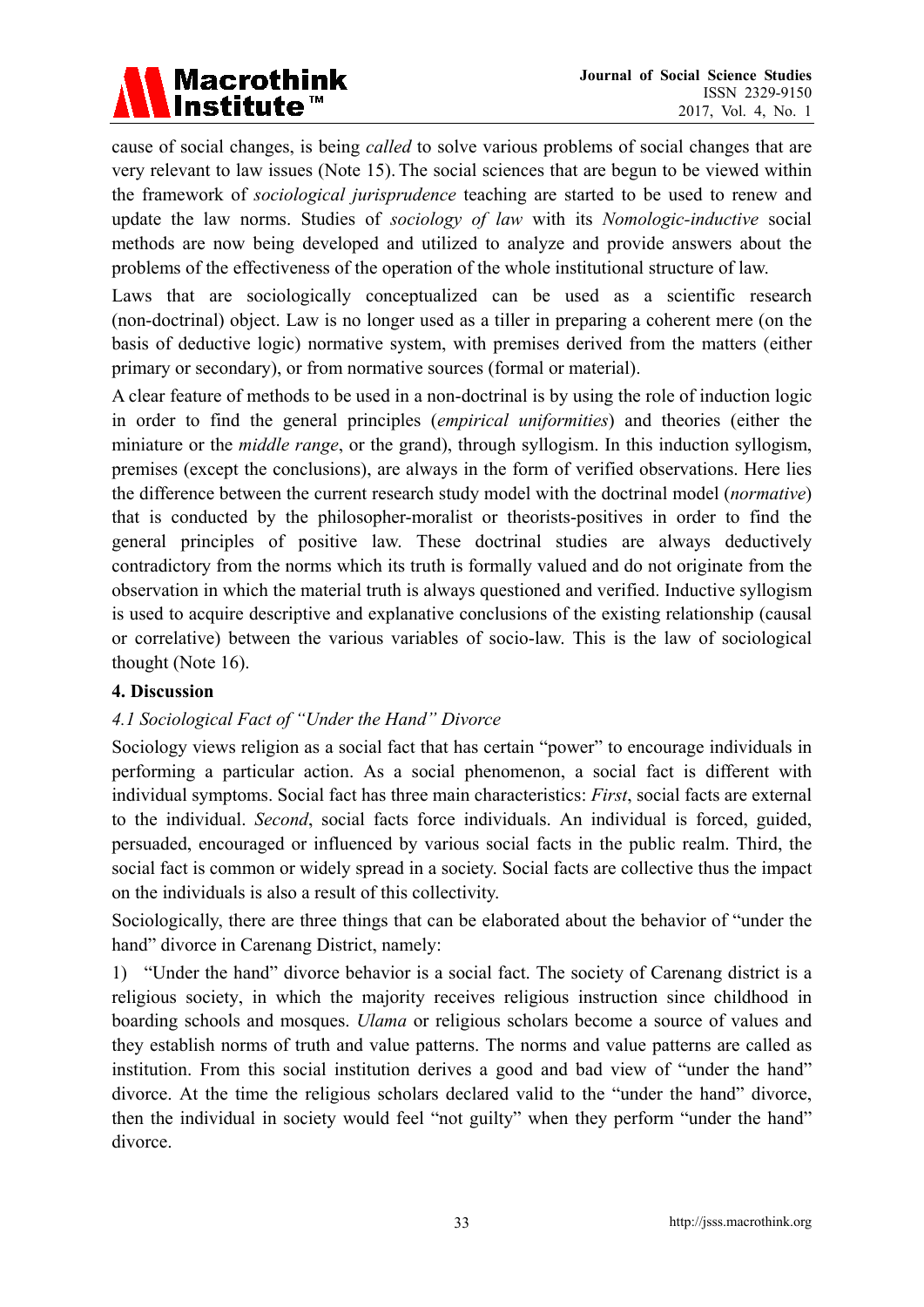## **Macrothink** Institute<sup>™</sup>

2) Source of law for Carenang's society are the clerics who become their teachers. Rural communities such as Carenang are bounded to itsclerics. Visibly, the scholars are referring to the scriptural sources, but in certain cases—such as how to respond to a special case—they answer based on the teacher's teachings or guidance, or those people considered as teachers. Therefore, although the Compilation of Islamic Law has been applied, sociology of rural community indicates the referral system of value at the nearest scholars, such as teachers. KHI socialization could only have been done—especially when it has not been identified yet as with Carenang society—KHI is still not considered as a reference; only the statement of the teachers considered as the source.

3) In rural communities with low economical status, divorce simply means "the completion of a marriage" and is not associated with the rights related to property. Their demands for the guarantee of post-divorce rights are unthinkable. A thought that often arises when the marriage bond is untenable is a faster divorce, a better.

## *4. 2 The Sociological Fact of "Under the Hand" Divorce Impact*

Court divorce as a legitimate way is associated with the fulfillment of the citizens' rights after the divorce. When the divorce was legally done, these rights are protected and facilitated by the State; otherwise the citizens who conduct the "under the hand" divorce will not get the rights after divorce. The impact of divorce through the legislation procedure is as follows:

#### *a. Divorce validity*

Marriages conducted according to legislation that is in accordance with the mandated Law No. 1 in 1974 and is valid according to the law. Then, after undergoing domestic life as husband and wife, there appears a problem of households which is resulting in a divorce. However, the divorce is not carried out according to the existing rules, but carried out in accordance with the traditions of Islamic law and the common law tradition. Such conditions will cause major problems later in the future.

The big problem mentioned above can be considered in some acts such as if the husband is remarried with another woman, where the marriage was carried out without following the existing rules and regulations or "under the hand" marriage with his second wife, and the second marriage resulting in a child, then the child will have difficulty in getting law recognition that states the child is a legitimate child of the "under the hand" marriage. It is caused by the status of the second marriage that has no legal force or official documents from the State ("under the hand" marriage). Thus, a new marriage certificate cannot be issued because there is not strong evidence in law which states that the husband has divorced his first wife and he also does not have any divorce certificate.

#### *b. Marital status*

If a husband wants to get married again with another woman, or vice versa, if the wife wants to marry another man, while in terms of divorce the process is not legally complete, or have not been completed by the rules of divorce procedure in an appropriate existing legislation, or yet to undergo a formal divorce procedure. Then, they are not allowed to have another marriage legally, because they are still bounded by the previous marriage.

If a person wants to implement a divorce, then it must be in accordance with the procedures of the existing law as stated in Article 39 paragraph (1) which states that: Divorce can only be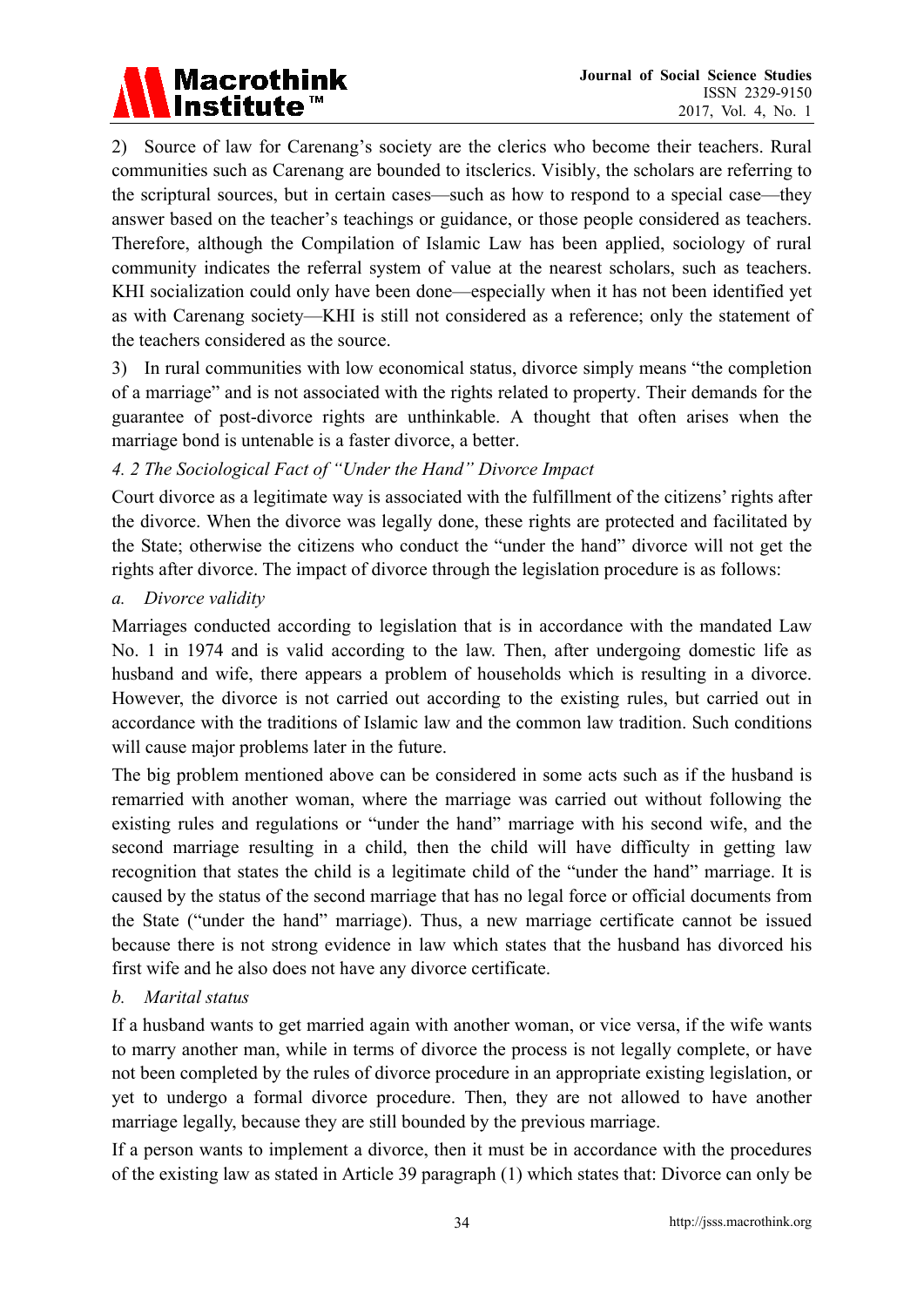## **Macrothink** Institute<sup>™</sup>

done in front of the Court after the relevant court tried and unsuccessful in reconciling the two sides; and paragraph (2): To conduct divorce there must be sufficient grounds which state that the couple will not be able to live in harmony anymore as husband and wife.

A divorce is considered as valid legally, if it has a divorce certificate and has undergone the procedure of divorce relevant with what has been set. Legally, both sides will be restricted to perform a second marriage with a different partner. Based on Law No. 1 of 1974 article 15, it is stated that: Whoever by marriage still tied to one of the two sides and on the basis of the persistence of the marriage, can prevent the an occurrence of new marriage, without diminishing the provisions of Article 3 paragraph (2) and Article 4. Article 16 paragraph (1) states that the appointed official is obliged to prevent the continuation of the marriage if the provisions of Article 7 paragraph (1), Article 8, Article 9, Article 10 and Article 12 are not fulfilled. Paragraph (2) on the appointed official as referred to in paragraph (1) of this article further stipulated in the law regulations.

#### *c. Living*

If there is a divorce between a husband and wife, then the main target is the children born as a result of a legal marriage occurred between the husband and wife. As Article 41 explains that: The results of marriage breakdown through a divorce are: (a) Neither the mother or father is still obliged to maintain and educate their children, solely based on the interests of the children, if there is a dispute regarding the decision of the sides which will nurture the child. (b) Father is the one who is responsible for all costs of maintenance and education necessary for the child. If the father cannot meet these obligations, the court may determine that the mother collaborates in the responsibility. (c) The court may oblige the former husband to provide cost for living and/or determining any obligation for the former wife.

In fact, if there is a divorce between a husband and wife, most husbands would neglect its obligation to provide a living for their children as an absolute obligation. Thus, the one who becomes the main victim is the children from the marriage. Meanwhile, the law has been set explicitly, in addition, Islamic Law requires the same thing as what has been defined by Act No. 1 of 1974.

In line with the regulations above, it is clear that the status of children born outside of marriage is not recognized by the law. Then, the consequences are that children, born from *sirih*  marriage, have only a civil relationship with her mother and her mother's family. Therefore, the wives did not have legal rights or legislation of demanding a living for the child's needs to be fulfilled by the husband, and the husband would argue that he did not want to be responsible for all the child's needs, because the child was born out of the marital status which is not appropriate with the rules of the existing legislation, namely Law No. 1 of 1974.

#### *d. Shared Wealth Status*

Shared wealth is a wealth that is acquired during the marriage outside the gift or inheritance. In other words, it is a wealth which is acquired from their efforts, together or separately during the marriage times (Note 17).

In terms of *fiqh mu`amalah*, the shared wealth can be categorized as *syirkah* or affiliation between a husband and wife. Conventionally, the economic burden of the family is the husband's livelihood, while the wife as homemaker acts as manager who adjusts their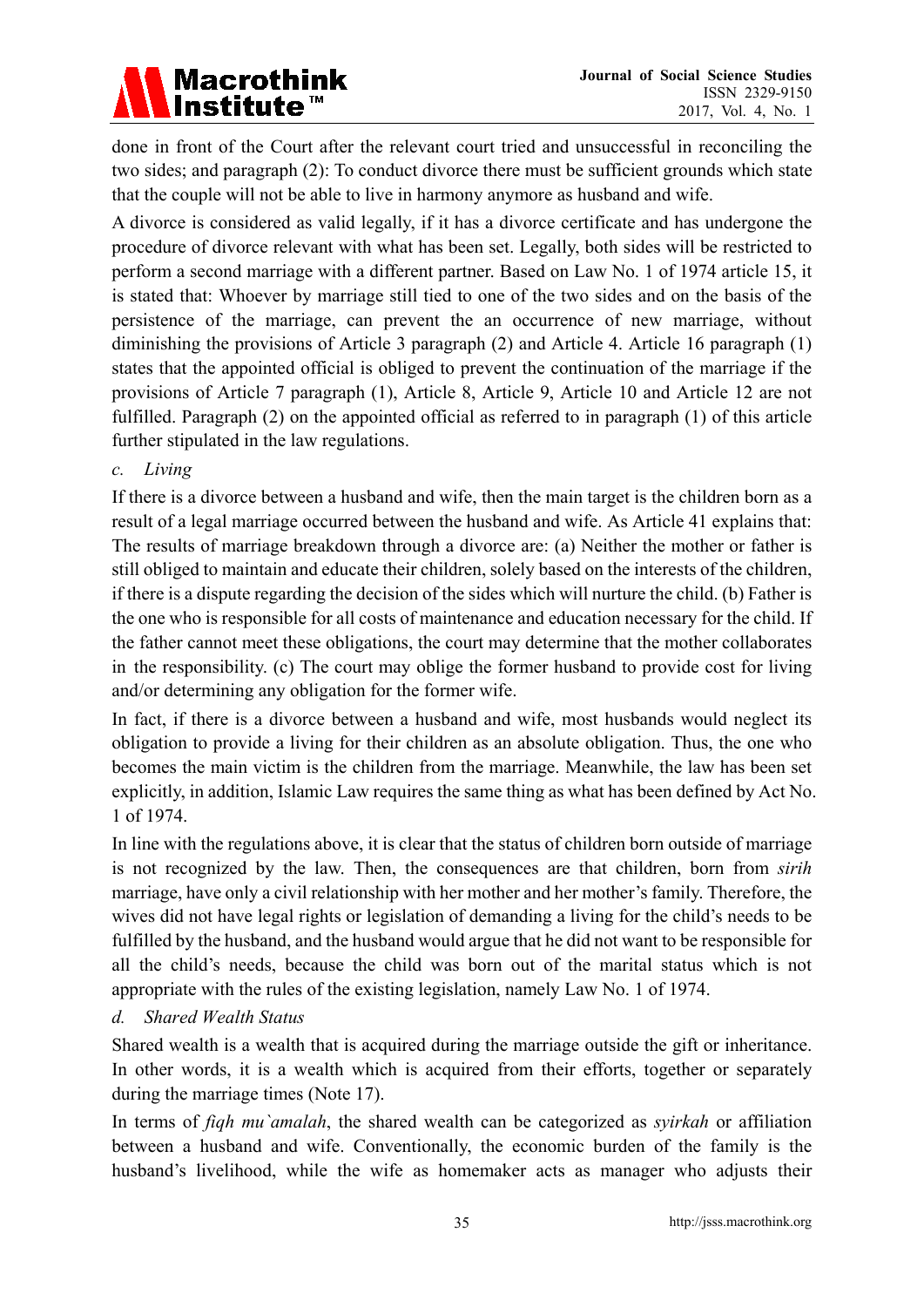## **Macrothink** <u>Institute</u>™

household economic management. For a broader definition and adaption to the demands of the social development, the wife can also do a job that can bring wealth. If we refer to the first term, which is included in *syirkah al-Abdan*, the one who get the living is the husband, while the wife will support him in the management. While the second term, in which each of them brings in capital and manage it together, referred to as *`inan shirkah* (Note 18).

### e**.** *Palimony and Inheritance Status*

Principally, the issue of inheritance has been set out clearly in Islamic Law Compilation (KHI) about the part of each couple as stated in Article 96 (1) If the divorce because of death occurs, then half of the wealth becomes the right of the left spouse, (2) the share of wealth for a husband or wife in which the wife or husband has a debt should be suspended until the certainty of death is pronounced legally on the basis of the decision of the Religious Court. Then, Article 97 which states about the widow or a divorced in which each of them has right of the shared wealth as long as there is no other stipulations in the marriage covenant.

However, the main problem is that, when a house hold problem occurs and eventually leads to a divorce and the divorce procedures are not in line with what is stipulated in Law No. 1 In 1975, for example, when one conducts a divorce procedure based on Islamic law and the local customary law. In this position, if a husband or wife suddenly dies, while traditionally there has been a divorce law, yet based on the positive law or Act No. 1 1974 there has been no divorce act because there is no process proposed according to the rules of positive law.

The above situation will result in bad effects for families and children; especially with the fact that local community is more concerned with the local law tradition. Referring to the Islamic law tradition, the shared wealth will be divided in two after the divorce. Automatically, the former wife does not get her former husband's share that die after a divorce in local law tradition.

However, referring to the Law No. 1 of 1974 there is no divorce yet in legal. This is because the former parties have previously disregarded the divorce procedures stated in the rules of the existing legislation. If there has been a divorce between a husband and wife, both in legal traditions as well as the Act No. 1 of 1974, it is clear that familial relationship between the family and the husband and wife must be in a disharmony. While the application of inheritance law could be implemented by both parties who have been divorced with some differences in choosing the law that will be used.

From the description above, on many sides it appears that the "under the hand" divorce is able to develop the neglect of the fulfillment of the post-divorce rights. Women can become victims because they do not earn a living, *iddah* money, unclear palimony, and the like. Due to the inexistence of divorce certificate, the former husband may vanish after delivering his divorce.

## *4.3 Islamic Law Analysis of the Implementation of Article 39 of Law No. 1 of 1974 about Marriage and Article 34 of Government Regulation No. 9 of 1975*

The readiness of law actors in Islamic law is associated with emergency conditions. *Fiqh*  rules stipulate that the *al-masyaqqah tajlib at-Taysir* which then produces some derivatives rules associated with the allowance of postponement of the occurred law for the benefit.

First rule, *adl-dharurah tubih al-mahzurat* (emergency condition can justify things that are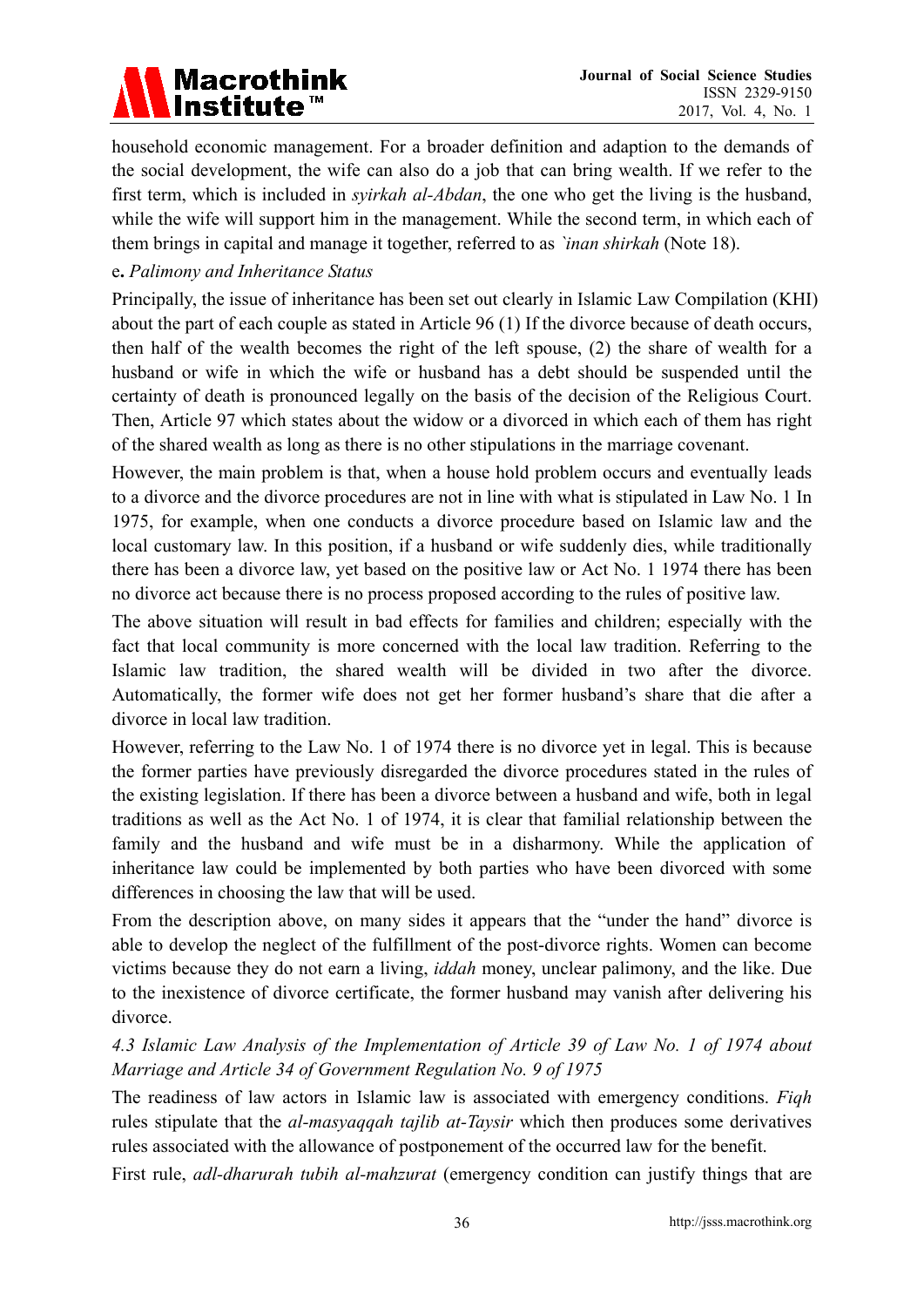## **Macrothink** Institute™

forbidden). Emergency linguistically means an urgent or extremely need of emergency. The emergency in this case is if a person does not perform that particular thing, then he will be destroyed or nearly destroyed. For example, the need of foods for survival at a time when he was very hungry. Sheikh Abdullah bin Abdurrahman Al Bassam *Rahimahullah* defines the word emergency (Note 19) as "matters that causethe allowance of performing something forbidden" (Note 20). Meanwhile, *mahzhurat* are "things that are prohibited or forbidden by Islamic law". *Mahzhurat* encompasses everything forbidden derived from someone, either in the form of speech such as *gibah*, provocations, and the like; or in the form of emotional practice such as jealousy, envy, and the like; or also in the form of physical act such as stealing, having intercourse before marriage, drinking wine, and etc (Note 21).

Second Rule, *idza dhaqa al-amar Ittasa'a* (if an order was a nuisance, then extends [easy]). The meaning of this rule is that if a *mukallaf* distress by something that make him faces difficulty in performing something, then he gets a breadth and ease. This rule is relevant to its head rule. This rule was first brought up by Imam Shafi'i with his words that became the formulation of the rules of *fiqh* itself (Note 22). The example of this *fiqh* is that the forgiveness given for a few filth and blood. It may prevent thieves from their evil deeds which may even lead to kill (if it is hard to resist) (Note 23).

Based on both of these rules, the scholars in Carenang feel that it is acceptablefor some one to avoid performing a law, as long as there is an emergency. These emergencies can take the form of two things, (a) the law has not been socialized well, and (b) economic emergency and the unavailability of legal institutions that make it easier.

Knowledge in Islamic law becomes the basis of the law implementation for *mukallaf*. The person is called *mukallaf*, means those who have responsibility for *taklifi* law enforcement. The basisof *taklif* to *mukallaf* is their intelligence and ability to understand it. Saif al-Amidi, as quoted by Muhammad Abu Zahrah, asserted that the scholars have agreed on the terms of becoming a*mukallaf,* that is the person must be intelligent and able to understand *takfili* (Note 24).

Islamic law divides the level of *maslahah* into three parts: emergency, somewhat urgent, and just a complement. *Al-maslahah al-Daruriyah*, is a *maslahah* that concerns on the essence of things in life, such as maintaining religion, nourish the soul, intellect, lineage and wealth. A*l-maslahah al-hajjiyah*, or the interests of essential under the level of *al-maslahah daruriyyah*, but necessary in human life in order to avoid difficulties and the narrowness in life, which will not result in damage to life when it is not obtained, but it leads to the narrowness and hardship in life. While *Al-maslahah al-Tahsiniyah*, (complementary interests) which will not lead to the narrowness of someone's life when it is not obtained, because the need is not necessary, just as a complement or garnish in his life.

## **5. Conclusion**

Based on the findings in the previous chapter, it can be concluded that: First, "under the hand" divorce according to *fiqh* or Islamic law is considered as valid. In *fiqh*, the pledge of divorce before the courts is not necessary; while according to Article 39 of Law No. 1 of 1974 on Marriage and Article 34 of Government Regulation No. 9 of 1975, "under the hand" divorce is considered invalid in the eye of the law, because the divorce pledge is not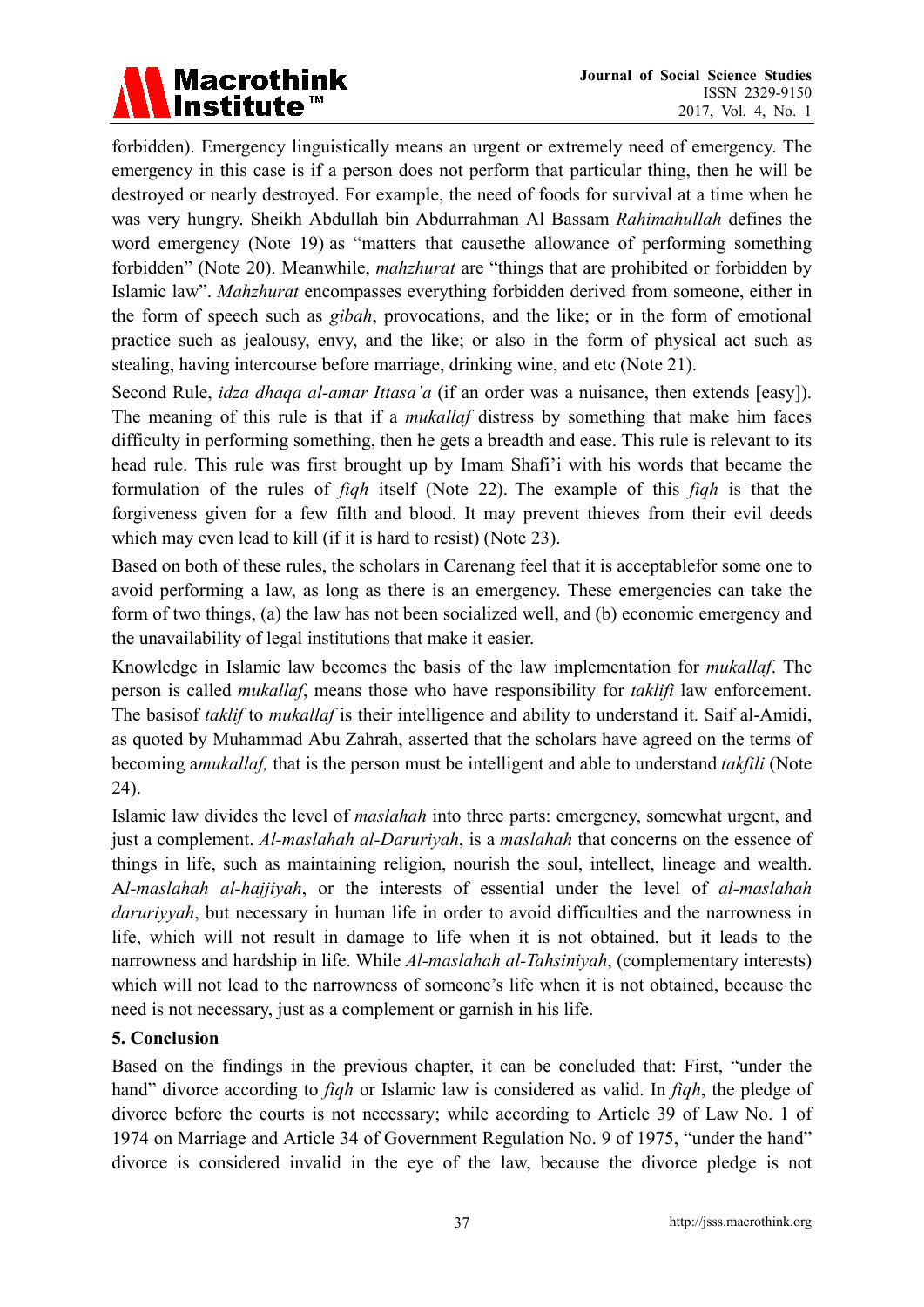

pronounced in front of the court; Second, the review of Islamic law on the implementation of Article 39 of Law No. 1 of 1974 on Marriage and Article 34 of Government Regulation No. 9 of 1975 in Carenang District as measured by its level of "*mafsadat*" and "*maslahat*" (*al-Maslahah al-Daruriyah, Al -Maslahah al-hajjiyah, Al-Maslahah al-Tahsiniyah*). Sociological situation of Carenang society does notallow the execution of the divorce laws in court. Divorce for couples whose relationship are not able to be maintained is a part of *al-Maslahah al-daruriyyat*, where the matters are urged to be conducted; and Third, the implementation of "under the hand" divorce by people in Carenang district is categorized as*al-Maslahah al-daruriyyat*. Meanwhile, the implementation of divorce in front of the court (legal divorce) is categorized as *al-maslahah al-hajjiyat*, *maslahah* which supports the implementation of *al-maslahah al-daruriyat*.

#### **Acknowledgments**

This research is expected to contribute in the development of law science in general and particularly in Islamic law, and it is expected to be helpful in solving marital problems, especially for the problems of "under the hand" divorce. Besides, the results of this study are expected to be used as an input for the development of science in the field of Islamic law, especially Islamic civil law which concerns on "under the hand" divorce.

With the completion of this paper, the authors would like to thank all resources, Head of the Religious Affairs Office of Carenang District, as well as the head of the Islamic Religious Affairs of Serang District. In particular, the authors would like express his grateful also to the couples in Carenang who are willing to share their marriage stories which are used as theme of the current study.

#### **Reference**

Abu, Z. (1971). *Usul al-Fiqh*, (Mesir: Dar al-Fikr al-Araby.

Ahmad bin Syaikh Muhammad..., *Syarh al-Qawaid*..., p.164

Ahmad, R. (2001). *Hukum Islam di Indonesia*, Jakarta: PT Grafindo Persada.

Al-Bassam, Abdullah bin Abdurrahman. 1416 H. *Taudhih al-Ahkam fi Bulugh al-Maram*. Dar al-Qiblah li ats-Tsaqafah al-Islamiyah: Jeddah – KSA.

As-Sadlan, Shalih bin Ghanim. 1418 H. *Al-Qawaid al-Fiqhiyyah al-Kubra wa Ma Tafarra'a 'Anha,* (Dar Balnasiyah: Riyadh – KSA.

Dworkin, R. (2006). *Justice in Robes,* (Cambridge, Massachusetts, London: The Belknap Press of Harvard University Press, 1st edition.

Eka, W. (20110). "*Kedudukan Perkawinan dan Perceraian di Bawah Tangan ditinjau dari Hukum Islam dan Peraturan Perundang-undangan yang berlaku di Indonesia,* Tesis Program Studi Magister Kenotariatan, Pascasarjana Universitas Diponegoro.

Fitria, H. (2007). *Perceraian dalam perkawinan di bawah tangan: Studi kasus di Pengadilan Negeri Kabanjahe.* Tesis S2 Ilmu Hukum Magister Kenotariatan UGM.

Hans, K. (1995). *Teori Hukum Murni. Dasar-Dasar Ilmu Hukum Normatif-sebagai ilmu Hukum Empirik-Deskritif* Bandung: Rimdi Press.

Jimly, A. (2008). Peran Advokat dalam Penegakan Hukum, Orasi Hukum pada acara "Pelantikan DPP IPHI Masa Bakti 2007-2012".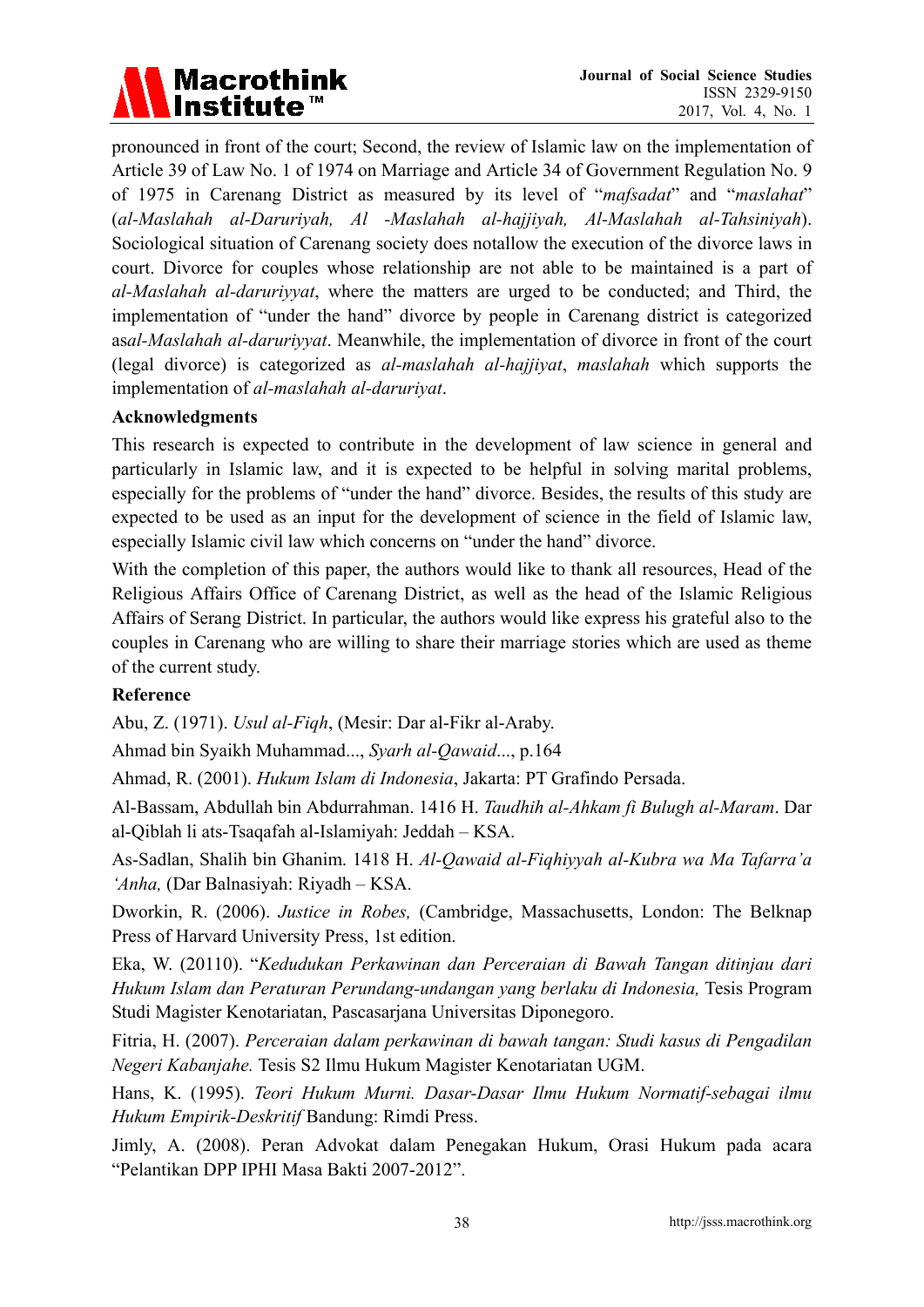

Mahruddin Andry. (Pegawai PA. Sidikalang). "*Persinggungan Fikih dengan Pasal 9 Undang-undang Nomor 1 tahun 1974 tentang Perkawinan dan pasal 34 Peraturan Pemerintah nomor 9 tahun 1975 dalam masalah Talak di bawah tangan".*

Makinudin, *Pandangan Hukum Islam terhadap Pelaksanaan Ikrar Talak di Indonesia Pasca UU No. 1 Tahun 1974, Disertasi,* IAIN Sunan Ampel, Surabaya.

Maria, F. I. S. (2007). *Ilmu Perundang-undangan 2.* Jakarta: Penerbit Kanisius.

Moh, I. (197). *Subul al-Salam*.Bandung: Pustaka Dahlan.

Mugi, L. (2012). Susanti *Analisis Hukum Islam tentang Perceraian di Bawah Tangan (Studi Kasus di Daerah Transmigrasi Desa Mukti Manunggal, Kec. Menthobi Raya, Kab. Lamandau, Kalimantan Tengah,* Thesis Progtam passca Sarjana, IAIN Walisongo.

Rony, H. S. (1988). *Metode Penelitian Hukum dan Jurimetri,* Jakarta: Ghalia Indonesia.

Sajuti, T. (1986). *Hukum Kekeluargaan Indonesia*, cet. V. Jakarta: UI Press.

Sayyid, S. (1998). *Fiqih Sunnah,* Alih bahasa oleh Moh. Thalib. Bandung: al-Ma'arif.

Slamet, A. (1999). *Fiqih Munakahat II.* Bandung: Pustaka Setia.

Soetandyo, W. (2002). *Hukum: Paradigma. Metode dan Pilihan Masalahnya,* Jakarta: ELSAM.

Suparman, U. (2002). *Hukum Islam*. Jakarta: Gaya Media Pratama.

Suparman, U. (2011). *Pokok-pokok Filsafat Hukum*. Serang: Gaya Suhud Sentrautama.

Wahbah al-Zuhaily. (1989). *Fiqhu al-Islami wa Adillatuhu* Damsyik, Dar al-Fikr.

#### **Notes**

Note 1. Makalah Mahruddin Andry (Pegawai PA. Sidikalang), "*Persinggungan Fikih dengan Pasal 9 Undang-undang Nomor 1 tahun 1974 tentang Perkawinan dan pasal 34 Peraturan Pemerintah nomor 9 tahun 1975 dalam Masalah Talak di Bawah Tangan"*

Note 2. Suparman Usman, *Hukum Islam,*(Jakarta:Gaya Media Pratama,2002), h. 246.

Note 3. Abdurrahman,op.cit., h. 74.

Note 4. Ibid,h. 93.

Note 5. Mugi Lestari, Susanti *Analisis Hukum Islam tentang Perceraian di Bawah Tangan (Studi Kasus di Daerah Transmigrasi Desa Mukti Manunggal, Kec. Menthobi Raya, Kab. Lamandau, Kalimantan Tengah,* Thesis Progtam passca Sarjana, IAIN Walisongo, 2012

Note 6. Fitria Handayani, *Perceraian dalam Perkawinan di Bawah Tangan: Studi kasus di Pengadilan Negeri Kabanjahe.* Tesis S2 Ilmu Hukum Magister Kenotariatan UGM [Yogyakarta]: 2007id, h. 98.

Note 7. Rony Hanitijo Soemitro, *Metode Penelitian Hukum dan Jurimetri,* (Jakarta: Ghalia Indonesia, 1988), h. 9

Note 8. Pendekatan kaidah ini mencari tujuan atau maksud dari suatu peraturan perundang-undangan. Amirudin dan Zainal Asyikin, dikutip dari Makinudin, *Pandangan Hukum Islam terhadap Pelaksanaan Ikrar Talak di Indonesia Pasca UU No. 1 Tahun 1974, Disertasi,* IAIN Sunan Ampel, Surabaya, h. 10.

Note 9. Moh. Ismail al-Kahlani, *Subul al-Salam* (Bandung: Pustaka Dahlan, 1987), jilid 3, h.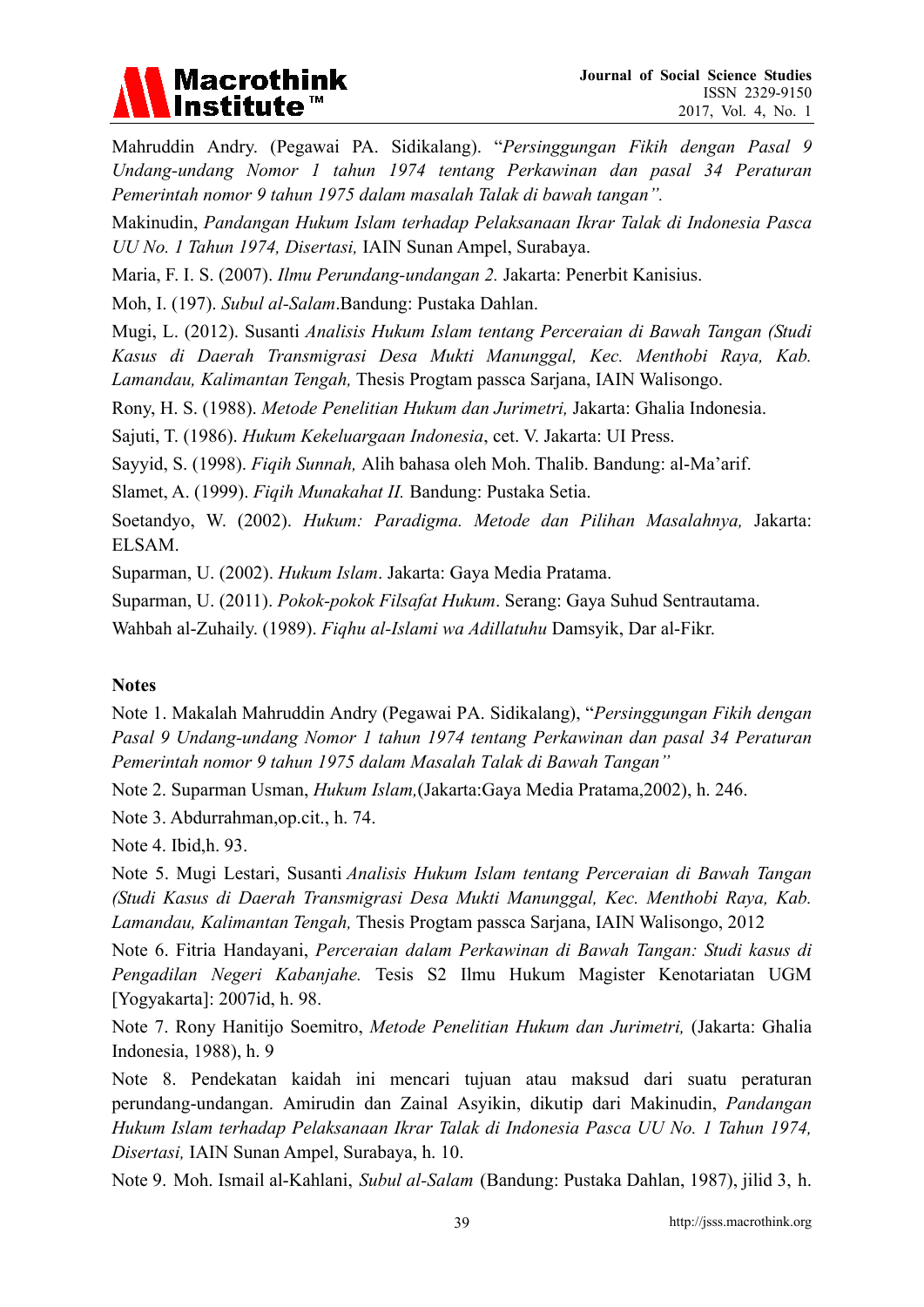

16813.

Note 10. Wahbah al-Zuhaily, *Fiqhu al-Islami wa Adillatuhu* (Damsyik, Dar al-Fikr, 1989), juz. VII, h. 356

Note 11. Sayyid Sabiq, *Fiqih Sunnah,* Alih bahasa oleh Moh. Thalib. (Bandung: al-Ma'arif, 1998), jilid 8, h. 9

Note 12. Ibid., 350.

Note 13. Soetandyo Wignjosoebroto, Hukum: Paradigma. Metode dan Pilihan Masalahnya, (Jakarta: ELSAM, 2002), h. 160

Note 14. Sajuti Thalib, *Hukum Kekeluargaan Indonesia*, cet. V (Jakarta: UI Press, 1986), h. 89. Lihat juga Ahmad Rofiq, *Hukum Perdata Islam di Indonesia*, h. 161

Note 15. Ahmad Rofiq. *Hukum Islam di Indonesia*, (Jakarta: PT Grafindo Persada, 2001), h. 161

Note 16. Ketentuan dan batasa darurat yakni: 1) keadaan darurat benar-benar terjadi, (2) Tidak ada media/jalan mubah lain untuk mencegah kemudaratan tersebut, (3) Darurat menyangkut kebinasaan/kerusakan jiwa dan tubuh, (4) orang yang mengalami keadaan darurat itu tidak boleh melanggar prinsip-prinsip dan akidah Islam, dan melanggar hak-hak orang lain, (4) *mahzurat* yang dibolehkan itu dalam ukuran sedikit, (5) diketahui *wali al-amr* ketika darurat umum. Lihat Dr. Shalih Ibn Ghanim as-Sadlan, *al-Qawaid al-Fiqhiyyah al-Kubr*a, (Riyadh: Dar al-Balansiyyah, 1417 H) h. 250

Note 17. Al-Bassam, Abdullah bin Abdurrahman. 1416 H. *Taudhih al-Ahkam fi Bulugh al-Maram*. Dar al-Qiblah li ats-Tsaqafah al-Islamiyah: Jeddah – KSA. Cetakan ke-1. Jilid ke-1. H. 80

Note 18. Lihat As-Sadlan, Shalih bin Ghanim. 1418 H. *Al-Qawaid al-Fiqhiyyah al-Kubra wa Ma Tafarra'a 'Anha,* (Dar Balnasiyah: Riyadh – KSA. Cetakan ke-1.) H. 256

Note 19. Izzat Ubaid ad-Di'as, *al-Qawaid al-Fiqhiyah*..., h. 42. Lihat juga Dr. Shalih Ibn Ghanim as-Sadlan, al-Qawaid al-Fiqhiyyah al-Kubra, (Riyadh: Dar al-Balansiyyah, 1417 H), h. 266

Note 20. Ahmad bin Syaikh Muhammad..., *Syarh al-Qawaid*..., h.164

Note 21. Abu Zahrah, *Usul al-Fiqh*, (Mesir: Dar al-Fikr al-Araby, 1971), h. 337

Note 22. *Jimly Asshidiqqie, Peran Advokat dalam Penegakan Hukum, Orasi Hukum pada acara "Pelantikan DPP IPHI Masa Bakti 2007-2012".* (Bandung, 19 Januari 2008), h. 2-3.

Note 23. Maria Farida Indrati S., *Ilmu Perundang-undangan 2* Jakarta: Penerbit Kanisius, , 2007), h. 152.

Note 24. Dworkin, Ronald, *Justice in Robes,* (Cambridge, Massachusetts, London: The Belknap Press of Harvard University Press, 1st edition, 2006), h. 223.